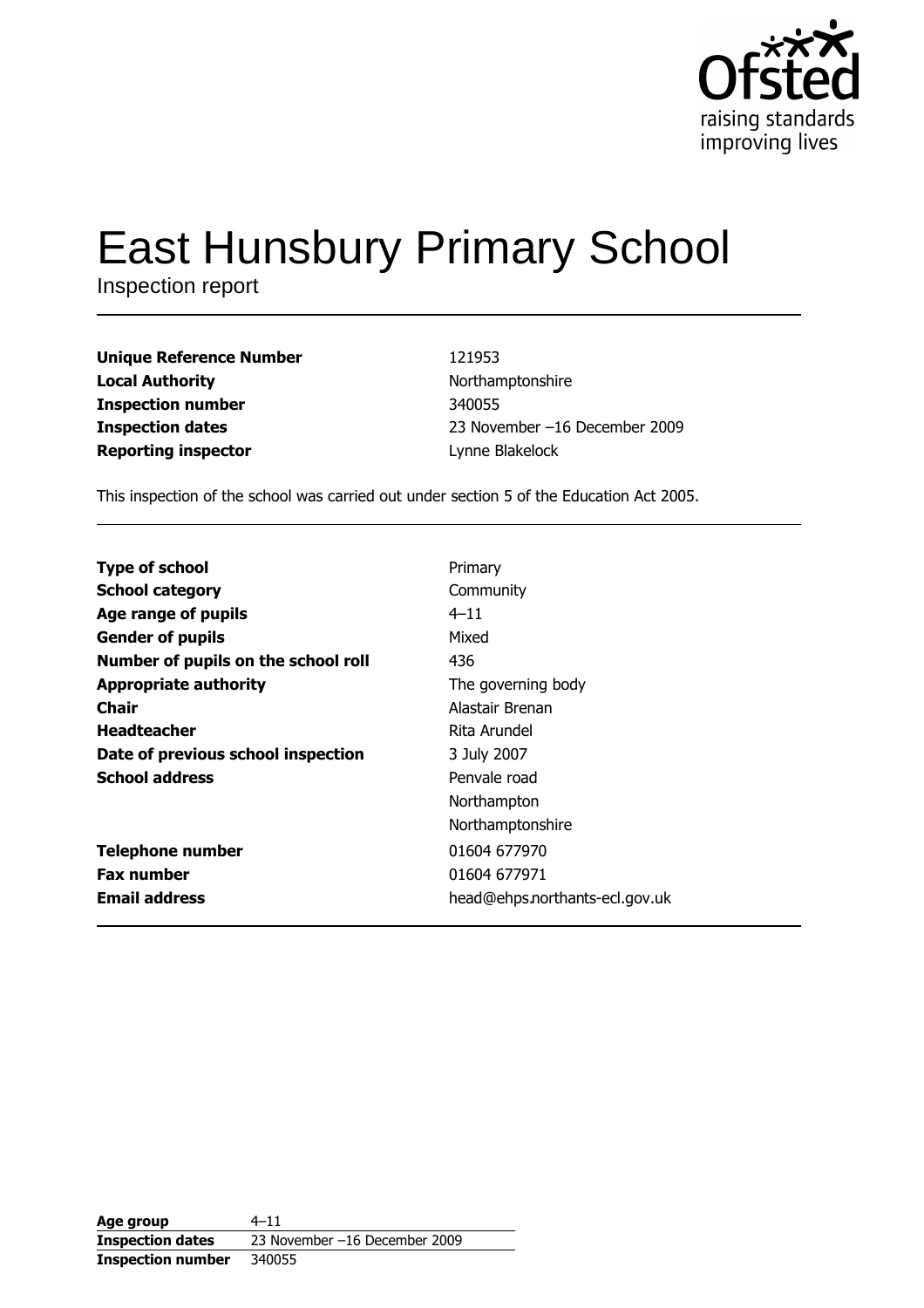The Office for Standards in Education, Children's Services and Skills (Ofsted) regulates and inspects to achieve excellence in the care of children and young people, and in education and skills for learners of all ages. It regulates and inspects childcare and children's social care, and inspects the Children and Family Court Advisory Support Service (Cafcass), schools, colleges, initial teacher training, work-based learning and skills training, adult and community learning, and education and training in prisons and other secure establishments. It rates council children's services, and inspects services for looked after children, safequarding and child protection.

Further copies of this report are obtainable from the school. Under the Education Act 2005, the school must provide a copy of this report free of charge to certain categories of people. A charge not exceeding the full cost of reproduction may be made for any other copies supplied.

If you would like a copy of this document in a different format, such as large print or Braille, please telephone 08456 404045, or email enquiries@ofsted.gov.uk.

You may copy all or parts of this document for non-commercial educational purposes, as long as you give details of the source and date of publication and do not alter the documentation in any way.

Royal Exchange Buildings St Ann's Square Manchester M2 7LA T: 08456 404045 Textphone: 0161 618 8524 E: enquiries@ofsted.gov.uk W: www.ofsted.gov.uk © Crown copyright 2009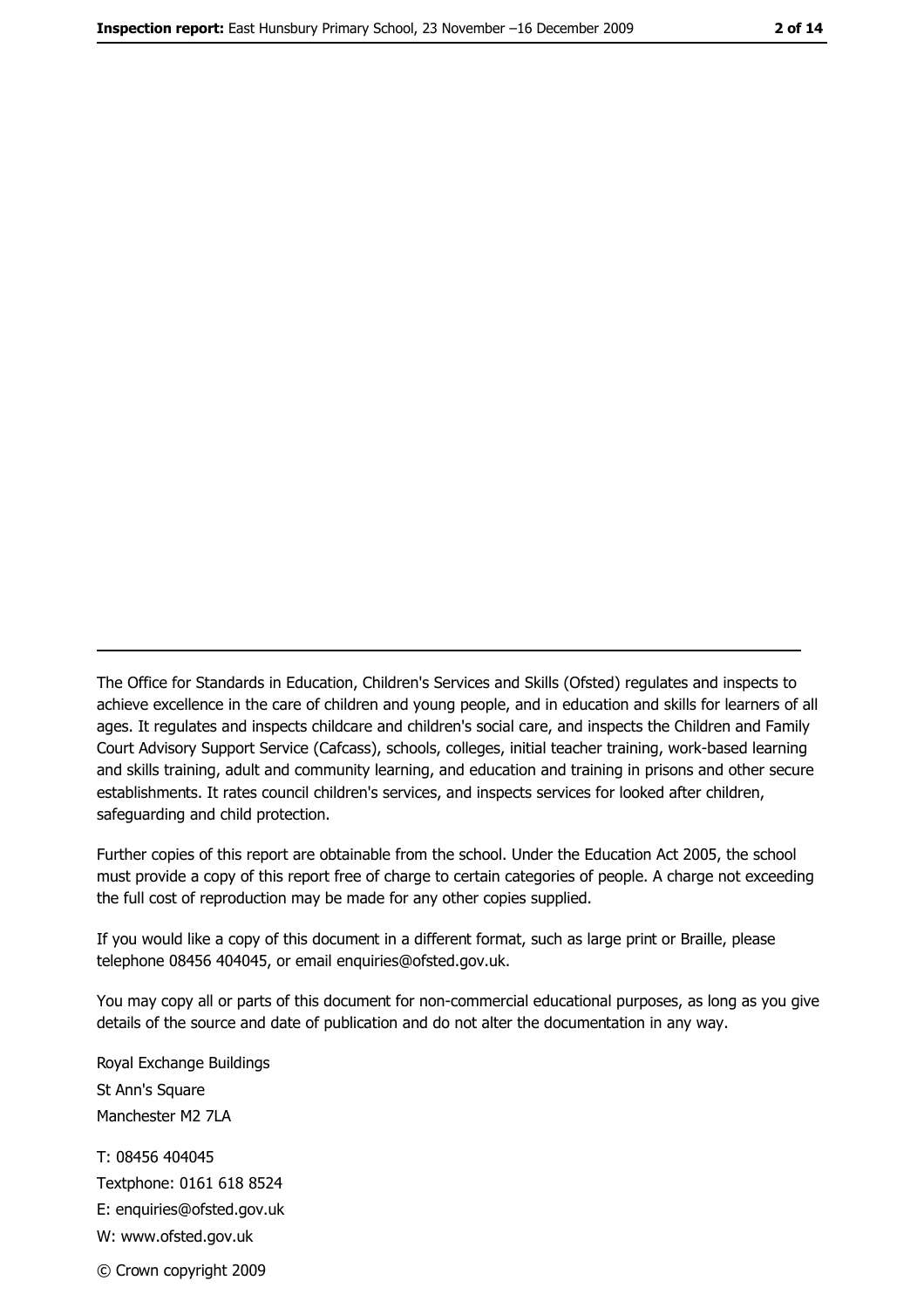# **Introduction**

This inspection was carried out by three additional inspectors. The inspectors visited 20 lessons and held meetings with governors, staff and pupils. They observed the school's work, and looked at the school improvement plan, details of school policies and procedures and the governing body minutes. The inspection team analysed staff and parental questionnaires and 150 questionnaires returned by parents.

The inspection team reviewed many aspects of the school's work. It looked in detail at the following:

- the progress of pupils of all abilities and groupings through the school  $\blacksquare$
- the impact of the curriculum on pupils' achievement, enjoyment and involvement in  $\blacksquare$ their learning, and on their personal development
- the effectiveness of the governing body in monitoring the performance of the  $\blacksquare$ school through its knowledge of its performance and needs
- the extent to which the school is inclusive in its provision for all groups and abilities  $\blacksquare$ of pupils and in how it values every child.

# **Information about the school**

This large, popular school is situated on the outskirts of the town. Most pupils are White British although the proportion from other ethnic groups is increasing steadily. Very few pupils are eligible for free school meals. An above average percentage of pupils have special educational needs and/or disabilities, or a statement of special educational needs. The school has a Designated Special Provision (DSP) unit for 35 pupils with severe learning difficulties.

The school has been awarded Activemark, the gold Artsmark and the Eco bronze award. It has achieved Healthy School status and in March 2009 was awarded a three year accreditation for Effective Early Learning. A morning and after school club are held on the site each weekday, during term time. They are run by an outside provider.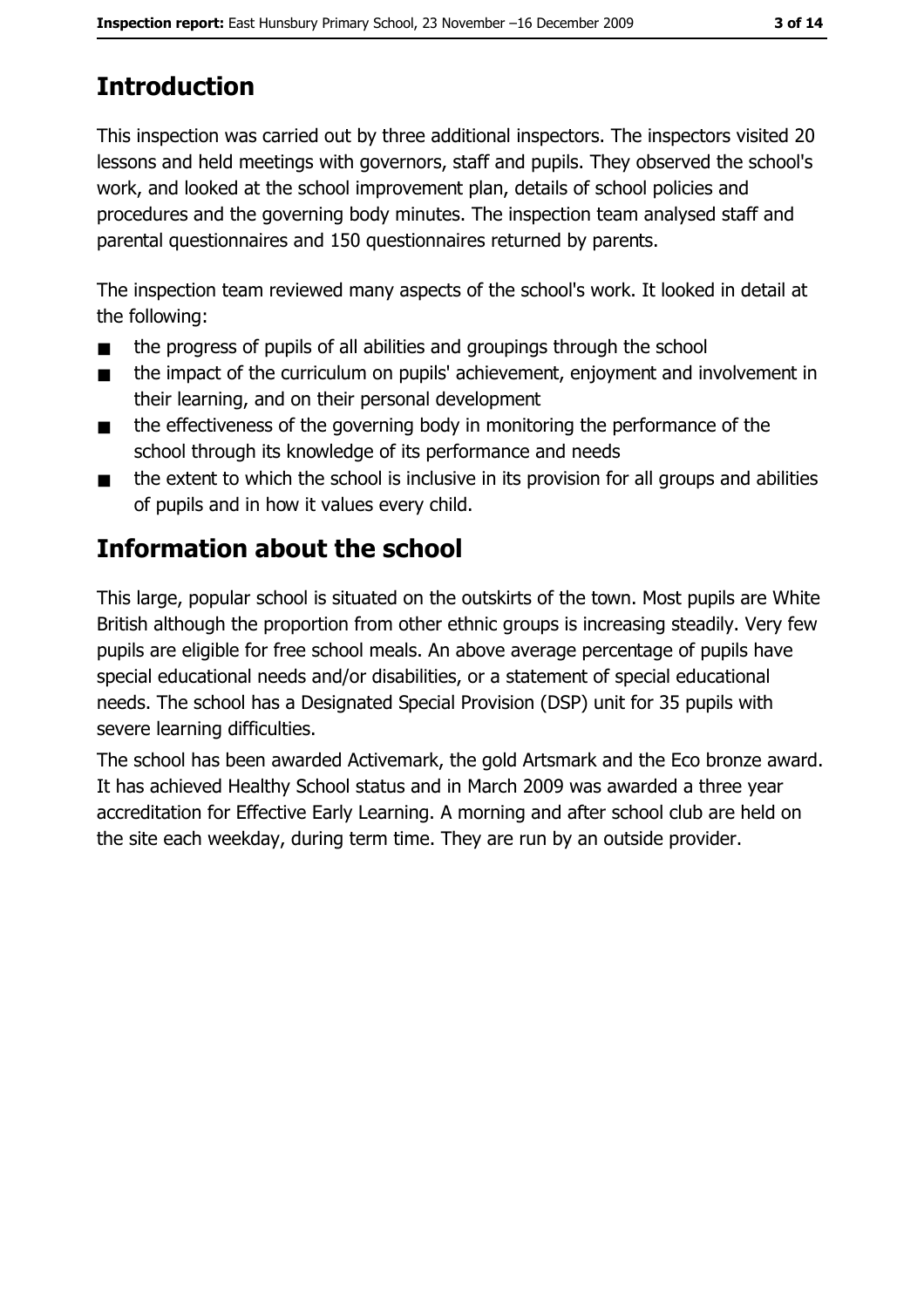# **Inspection judgements**

## Overall effectiveness: how good is the school?

### The school's capacity for sustained improvement

## **Main findings**

East Hunsbury Primary School is an effective school. There are particular strengths in the curriculum, the care, guidance and support provided by the school, and in a number of aspects of pupils' personal development, all of which are excellent. The foundation for its success is the inspirational leadership of the headteacher, backed up by her accurate understanding of the school's needs and her drive to address them.

The rapidly improving governing body is now able to help the school to move forward to a greater extent than at the last inspection, because of its increased involvement and knowledge. Governors' monitoring, though, does not yet extend to systems which enable them to have a good knowledge of the quality of teaching and learning across the school. Together with effective senior and middle leaders and the quality of its evaluation, the school demonstrates a good capacity for improvement. High expectations by the leadership lead to a 'things can always be done better' culture. Consequently, the school continues to evolve. This judgement is backed up by parents with whom the school engages extremely effectively so that they can support their children's learning. Parents are one of many partnerships which strengthen and broaden its impact. Through all of the school's activities, team work with outside agencies and providers add to the quality of provision. The outstanding care, guidance and support contribute significantly to pupils' progress, confidence and self-esteem. Every pupil is valued as unique and special and included in all activities and plans. As a result they are empowered to learn and grow, in a culture of inclusion, including the DSP pupils and from the Early Years Foundation Stage onwards. Pupils' attitudes towards school and learning are very positive.

The good progress of all groups of pupils and their above average standards by the end of Year 6 are due to good teaching as well as the organisation of learning groups. There are numerous good features of teaching across the school, including a clear purpose to learning. Specific questioning towards achieving the lesson objectives is a feature of the best lessons, as is marking. However, too often, marking does not tell pupils what they have achieved or how to move forward in their learning. While pupils have targets and many pupils can say what they are, they are not often an integral part of lessons to be able to accelerate their progress.

## What does the school need to do to improve further?

- Accelerate the pace of pupils' learning by:  $\blacksquare$ 
	- ensuring that marking very regularly informs pupils what they have achieved and how to move forward in their learning

| ۷ |
|---|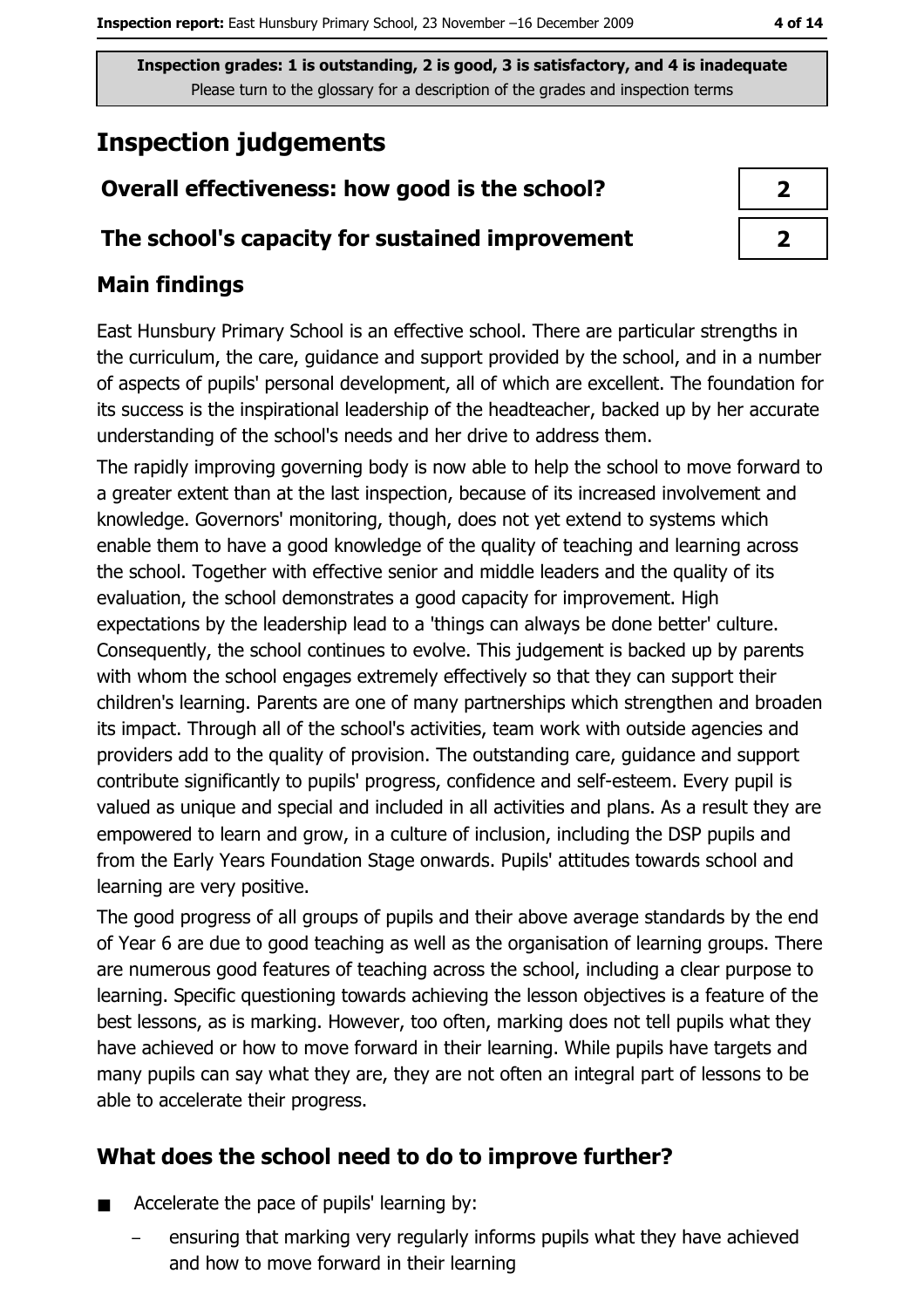- making sure that pupils' targets are a major focus in lessons.
- Ensure that the governing body focuses on strengthening their knowledge and  $\blacksquare$ understanding of the quality of teaching and learning so that they have a full picture of the performance and needs of the school.

#### **Outcomes for individuals and groups of pupils**

Pupils of all abilities and groupings make good progress through the school. Although standards vary from year to year, they were above average in 2009 and were the highest attained by the school. Challenging targets were met. Pupils' progress in writing is quickening due to the school's continuing emphasis on developing writing skills both in literacy and across the curriculum, increasingly in ability groups as pupils move through the school. Those pupils with special educational needs and/or disabilities and those who speak English as an additional language achieve well because of tailor- made individual learning plans and effective quidance by support staff. DSP Pupils from the unit make good progress overall. Although their progress is often slower in the key skills of literacy and numeracy, they make good strides in their learning overall, especially in their personal development. Pupils enjoy learning and make good progress in lessons. A class of boys, for example, responded enthusiastically in a science lesson to a task of choosing strategies for separating mixtures, working maturely and productively in small groups.

Pupils are extremely positive about school which is special to them because it provides them with so many opportunities. Consequently, their behaviour and attendance are good. They are very thoughtful towards the needs of others, understanding through teaching about feeling safe that unkind behaviour is destructive. The curriculum supports good quality and day-by-day reinforcement of how to keep healthy and safe while the excellent range of after school clubs is also used to develop enterprise skills and to provide pupils with practise in becoming young leaders and responsible citizens. Pupils show by their high participation in sporting activities outside lessons and in their good awareness of a healthy packed lunch that they know the great importance of a healthy lifestyle.

The school's opportunities for pupils to develop as young citizens are exemplified in the school council, which has a genuine voice in school improvement and pupils enjoy numerous other team work and leadership roles. Together with above average academic skills, they mean that pupils are well prepared for the next stage of their education. Pupils' excellent social and moral development is matched by their spiritual and cultural development. Themes that reflect the growing cultural diversity of pupils provide real opportunities for them to engage with people from other cultures and to appreciate the similarities and differences between the countries and cultures they have experienced.

#### These are the grades for pupils' outcomes

 $\overline{2}$ 

 $1$  The grades for attainment and attendance are: 1 is high; 2 is above average; 3 is broadly average; and 4 is low.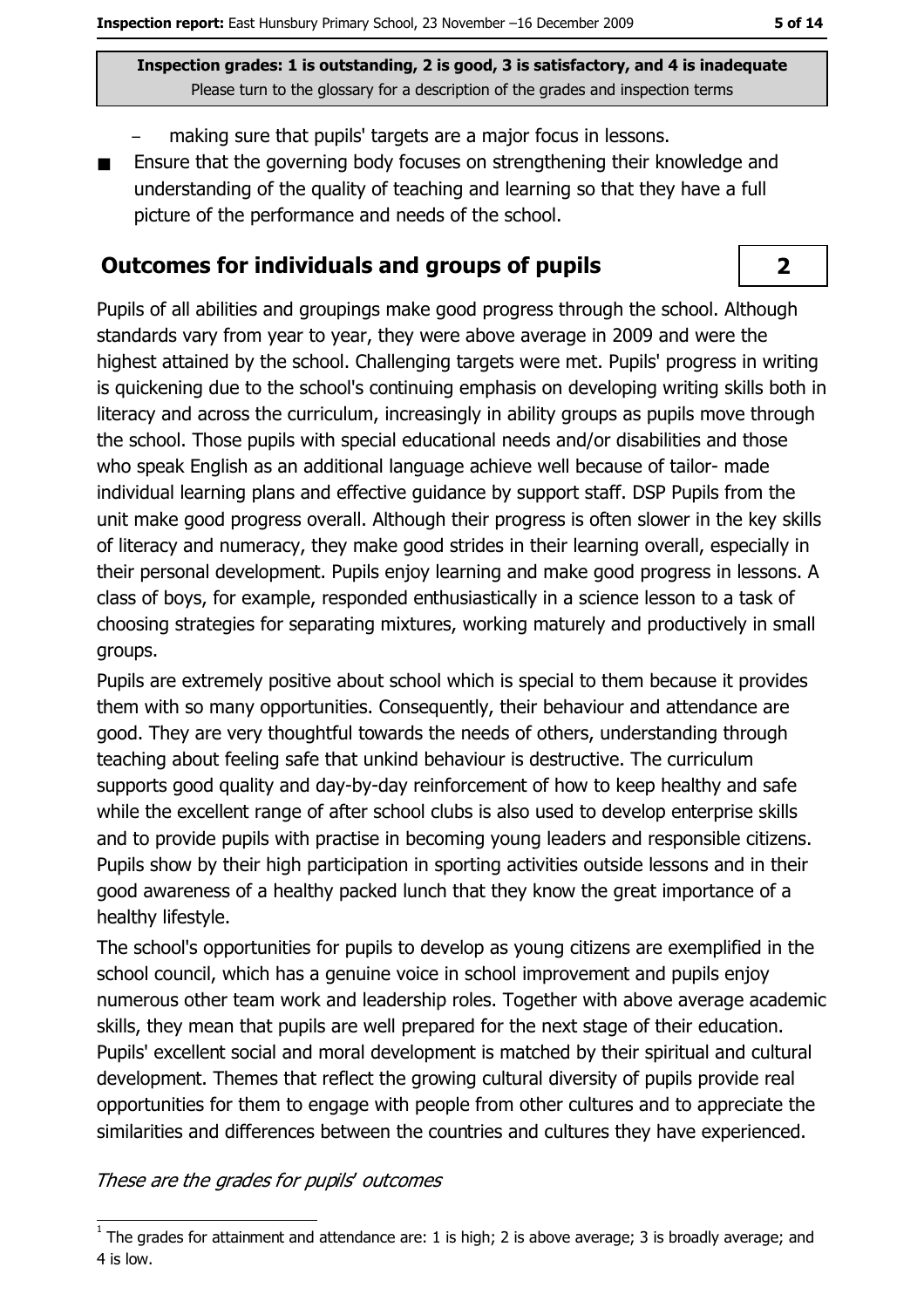| Pupils' achievement and the extent to which they enjoy their learning                                                     | $\overline{\mathbf{2}}$ |
|---------------------------------------------------------------------------------------------------------------------------|-------------------------|
| Taking into account:<br>Pupils' attainment <sup>1</sup>                                                                   | 2                       |
| The quality of pupils' learning and their progress                                                                        | $\mathcal{P}$           |
| The quality of learning for pupils with special educational needs and/or<br>disabilities and their progress               | $\overline{2}$          |
| The extent to which pupils feel safe                                                                                      | 1                       |
| <b>Pupils' behaviour</b>                                                                                                  | $\overline{\mathbf{2}}$ |
| The extent to which pupils adopt healthy lifestyles                                                                       | $\overline{\mathbf{2}}$ |
| The extent to which pupils contribute to the school and wider community                                                   | $\overline{\mathbf{2}}$ |
| The extent to which pupils develop workplace and other skills that will<br>contribute to their future economic well-being | $\overline{\mathbf{2}}$ |
| Taking into account:<br>Pupils' attendance <sup>1</sup>                                                                   | 2                       |
| The extent of pupils' spiritual, moral, social and cultural development                                                   | 1                       |

#### How effective is the provision?

Corridors and classrooms are a riot of colour and full of examples of pupils' work. They provide a wonderful backdrop and stimulus for learning and enjoyment and contribute significantly to pupils' positive attitudes to school. Overall, teaching is good through the school with a small amount that is satisfactory. Teaching in four lessons was outstanding. There are common strengths to teaching. Good planning of lessons results in clear objectives which are revisited during the lesson so that the purpose of learning is clear. Many opportunities are set up for independent learning and group work, which pupils benefit from and enjoy. Teachers make good use of interactive white boards to involve pupils in learning and there are a range of tasks to match the different levels at which pupils work. However, work set is not always as accurate as it could be in matching the levels at which pupils are working. In the best lessons, tasks are adapted as the lesson progresses, following teachers' ongoing assessment of pupils' work in the lesson. This is often through very specific questioning such as in a Year 6 English lesson.

Assessment of pupils' learning is variable. Marking does not regularly inform pupils of their achievements or what to do to improve although some examples of exemplary marking were seen, which drives pupils' progress. Targets are in place but are not given enough focus in teaching and learning to accelerate progress.

The curriculum is very carefully planned and adapted to promote the achievement, enjoyment and personal development of pupils of all abilities and needs. It is organised year on year to reflect the needs of the cohort. The school's analysis of girls' achievement in science, for example, has led to single-sex teaching, enabling girls' standards to rise significantly. Pupils in the DSP unit experience a kinaesthetic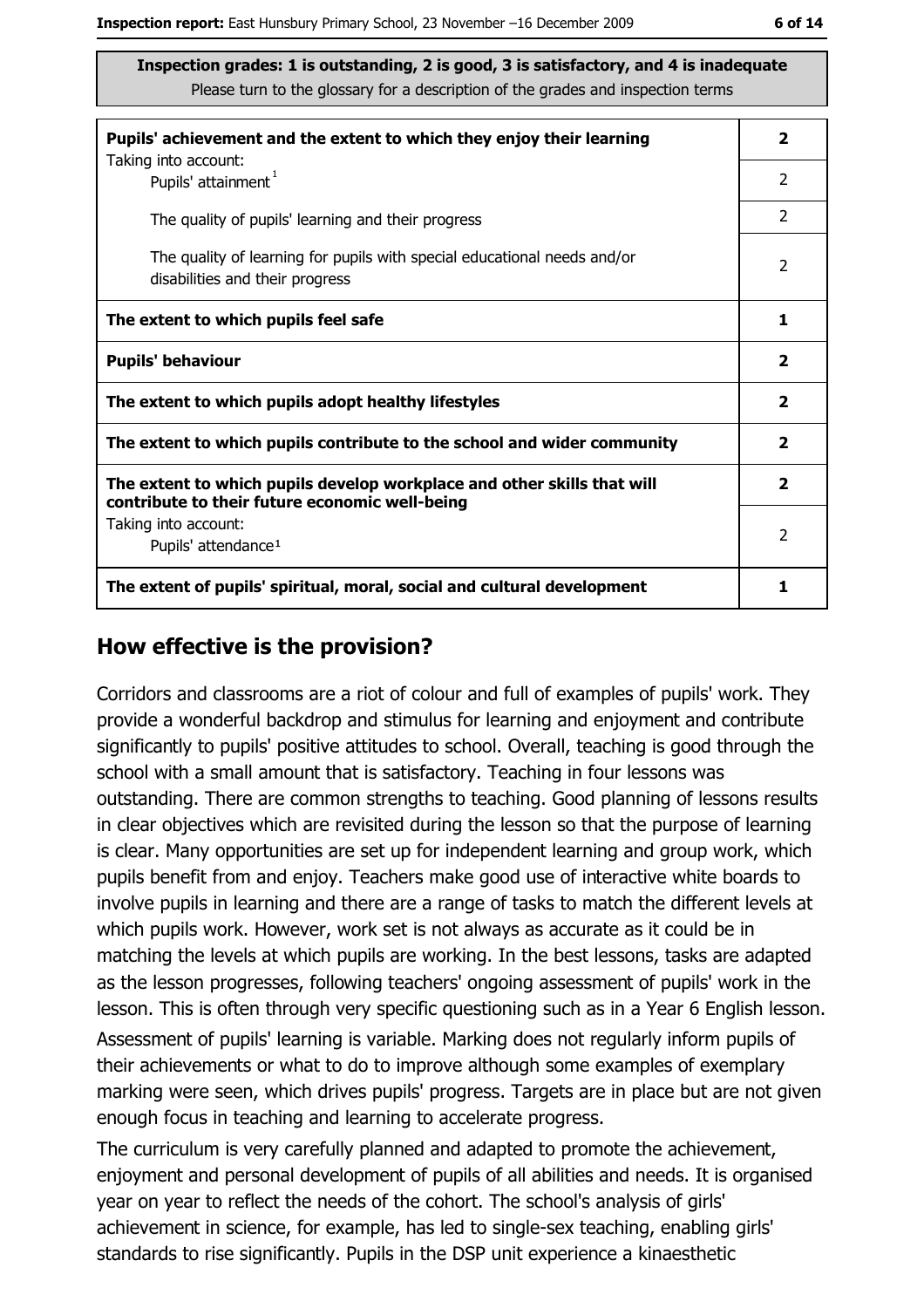curriculum which enables them to learn through practical situations. Makaton signing and widget symbols form the basis of learning for many of them and enable them to make good strides in their learning. A unit of work put in place by Year 6 pupils for the DSP group illustrates the way that pupils of all abilities work and play together, strengthening their personal development. The provision for information and communications technology is good through the school and tailored particularly carefully to those pupils with special educational needs and/or disabilities. Specialist teachers in a range of subjects, and partnerships with other schools, provide additional expertise and opportunities for all pupils to develop their skills, both academic and social. This is strengthened by regular links between subjects, as in the highly effective India theme week. Their personal development needs are built into all learning and daily school routines, such as the wide range of extra curricular and enhancement activities. In the very caring and nurturing environment, provided by the school, pupils thrive. Staff understand the needs of pupils well and carefully planned strategies are in place to meet a diverse range of needs, including behavioural, social and learning. Effective partnerships with a wide range of agencies provide additional support. Parents are very confident in the school's ability to keep their children safe. They are equally pleased that the school seeks their views and that they inform school planning. 'Welcome to year group meetings,' for example, were requested by parents and enable them to have a clear understanding of the curriculum and how it is taught.

|  |  | These are the grades for the quality of provision |
|--|--|---------------------------------------------------|
|  |  |                                                   |

| The quality of teaching                                                                                    |   |
|------------------------------------------------------------------------------------------------------------|---|
| Taking into account:<br>The use of assessment to support learning                                          |   |
|                                                                                                            |   |
| The extent to which the curriculum meets pupils' needs, including, where<br>relevant, through partnerships | 1 |
| The effectiveness of care, guidance and support                                                            |   |

#### How effective are leadership and management?

This is a school in which ambition is embedded. It is led extremely effectively by the headteacher, who drives improvement rigorously. Supported well by the deputy headteacher, her robust monitoring and analysis of the school's performance have led to challenging targets being set, and met, for the achievement of pupils. Her high expectations of the role and impact of middle leaders have led to their clear and effective focus on broadening provision and raising standards through the monitoring of teaching and learning. In particular, the great attention to the well-being and progress of all groups of pupils demonstrate the school's exemplary commitment to equality of opportunity in a school where all pupils are valued for who they are. This includes the DSP, which is led with great care in order to meet the disparate needs of the pupils. The leadership of the school has been strengthened since the last inspection by the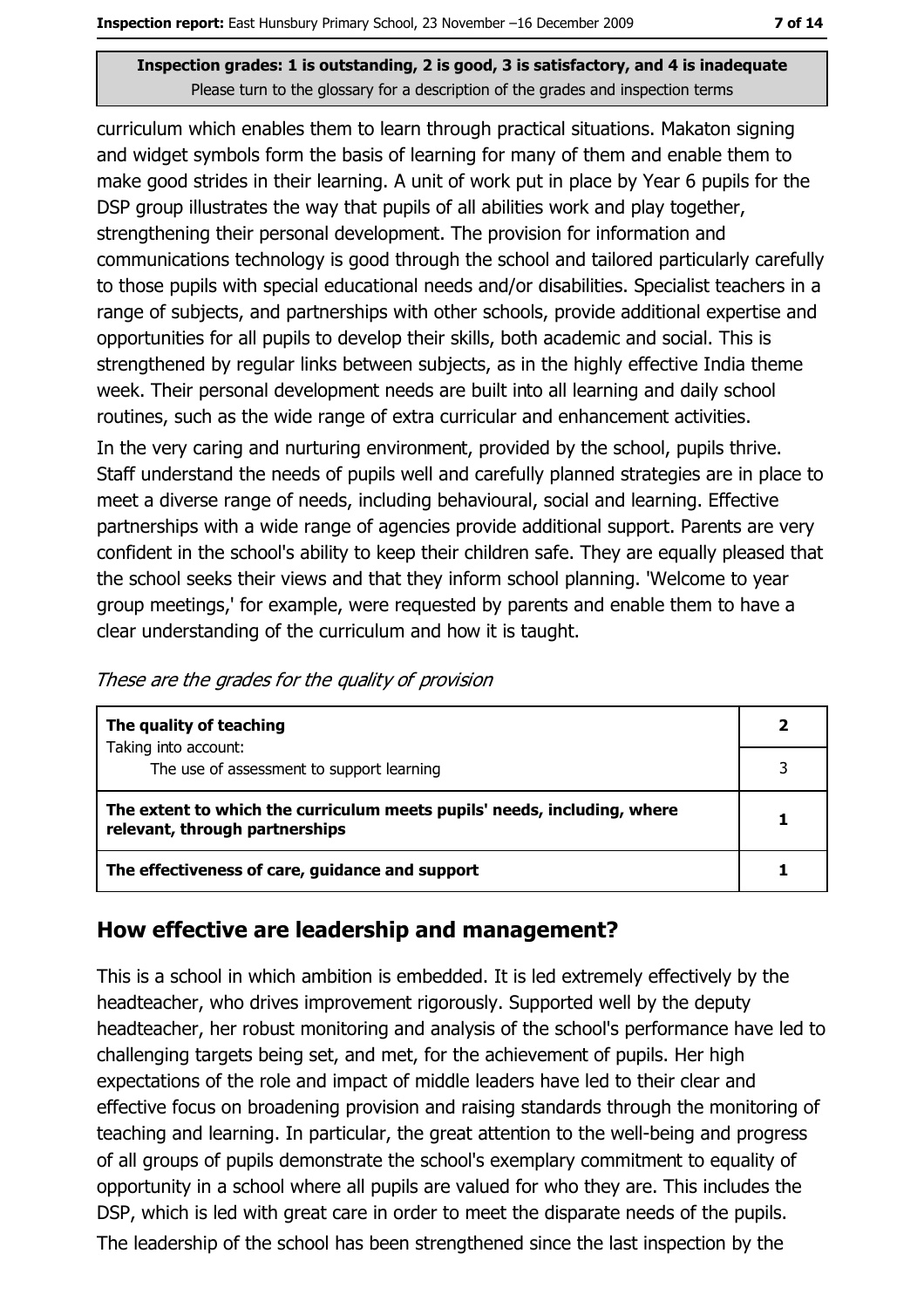governing body's increasing contribution to school improvement. Governors have a greater understanding of the strengths of the school and more rigorous systems to monitor it. Thus, their ability to evaluate its performance is sound and improving. Through regularly reviewed safeguarding procedures, they help to ensure that pupils and staff are kept safe. Planning for community cohesion has been based on the composition of the school and its needs. Through the curriculum, daily school life and by the wide range of partnerships enjoyed by the school, pupils are developing a good understanding of the religious, social and ethnic context of the school and community, and increasingly further afield. The respect that the school holds for parents is reflected in the many ways in which it engages with them to further improve the quality of education.

| These are the grades for leadership and management |  |  |  |
|----------------------------------------------------|--|--|--|
|----------------------------------------------------|--|--|--|

| The effectiveness of leadership and management in embedding ambition and<br>driving improvement                                                                     | 1.                      |
|---------------------------------------------------------------------------------------------------------------------------------------------------------------------|-------------------------|
| Taking into account:<br>The leadership and management of teaching and learning                                                                                      | 1                       |
| The effectiveness of the governing body in challenging and supporting the<br>school so that weaknesses are tackled decisively and statutory responsibilities<br>met | 3                       |
| The effectiveness of the school's engagement with parents and carers                                                                                                | 1                       |
| The effectiveness of partnerships in promoting learning and well-being                                                                                              | $\overline{\mathbf{2}}$ |
| The effectiveness with which the school promotes equality of opportunity and<br>tackles discrimination                                                              | 1                       |
| The effectiveness of safeguarding procedures                                                                                                                        | $\overline{\mathbf{2}}$ |
| The effectiveness with which the school promotes community cohesion                                                                                                 | 2                       |
| The effectiveness with which the school deploys resources to achieve<br>value for money                                                                             | 2                       |

#### **Early Years Foundation Stage**

The majority of children start school with levels of knowledge and skills that are in line with national expectations. They move on quickly in all areas of learning, making good progress. This is because teaching is good and children benefit from imaginative activities, both in the classroom and the outdoor area. There is great emphasis on them learning independently, a major factor in their good progress and personal development. Teachers' good understanding of each child's needs and circumstances, gained from constructive relationships with parents and information from pre-school settings, means that provision matches their needs closely.

Children enjoy school and are proud to be given jobs to do. Preparation for the world of work begins at this stage, with children, for example, having a sale of vegetables. It is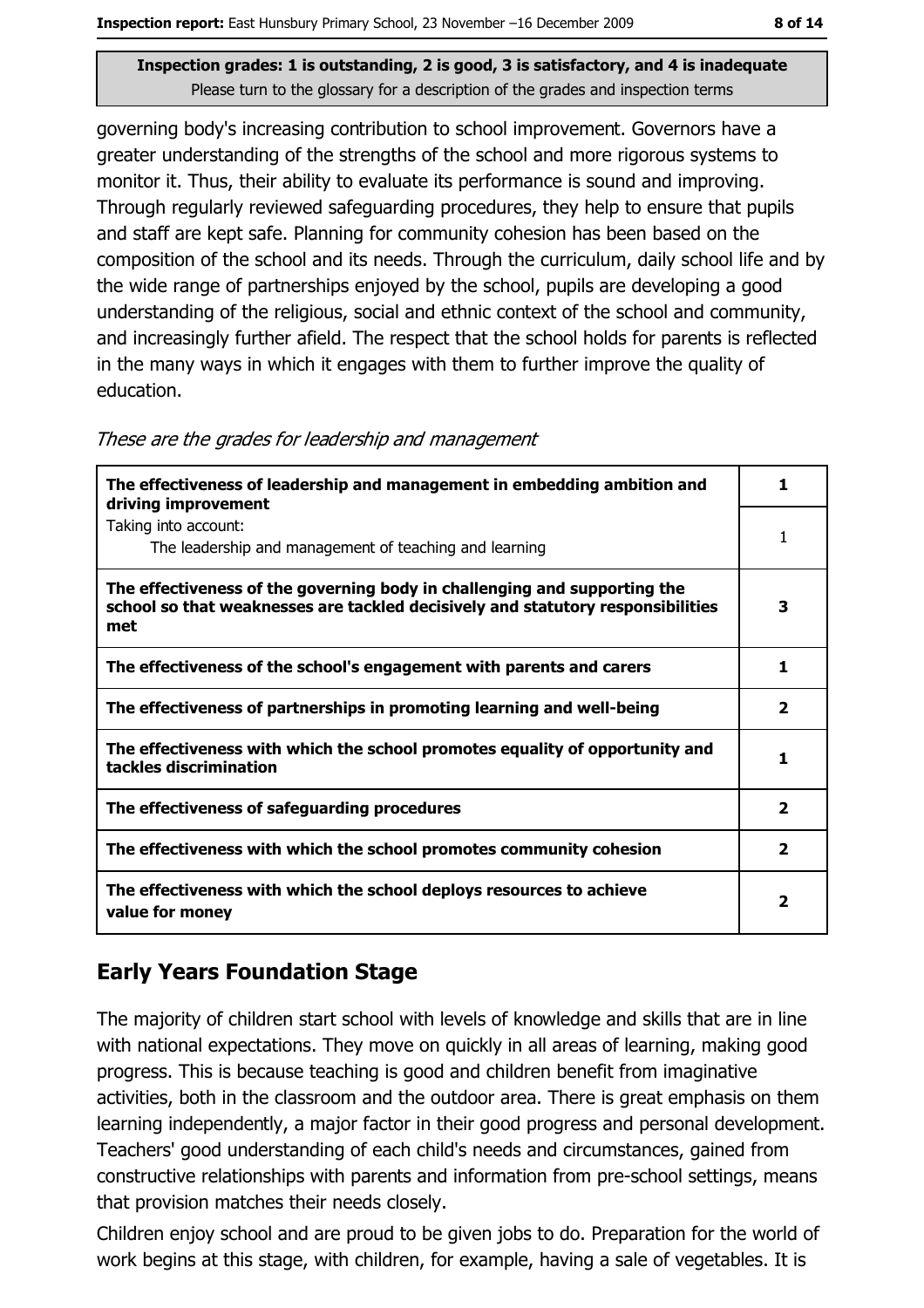one of the many activities and daily routines that promote their good personal development and encourage helpful and kind behaviour towards others. It also promotes their feeling of security in school, supported by good welfare arrangements. By the end of the stage, the standards of many of the children are above those expected for children of their age. The leader of the stage recognises that data about children's progress is not yet always analysed thoroughly enough to provide small steps in learning.

These are the grades for the Early Years Foundation Stage

| <b>Overall effectiveness of the Early Years Foundation Stage</b>                             |   |
|----------------------------------------------------------------------------------------------|---|
| Taking into account:<br>Outcomes for children in the Early Years Foundation Stage            |   |
| The quality of provision in the Early Years Foundation Stage                                 |   |
| The effectiveness of leadership and management of the Early Years<br><b>Foundation Stage</b> | າ |

#### **Views of parents and carers**

A high percentage of parents responded to the questionnaire. The overwhelming majority of those who responded are delighted with their child's experiences at the school. One parent wrote that, 'My child comes to school with a smile and a wave and leaves with a smile and a wave.' Parents say that their child enjoys school and express great confidence in, for example, the good teaching at the school and how it helps parents to support their child's learning. They are very positive about the staff, who they say work hard to, 'Give my child a broad range of invaluable experiences; experiences she will always remember.' A very small minority of parents feel that pupils who misbehave regularly are not dealt with effectively. Inspectors found no evidence of this during the inspection.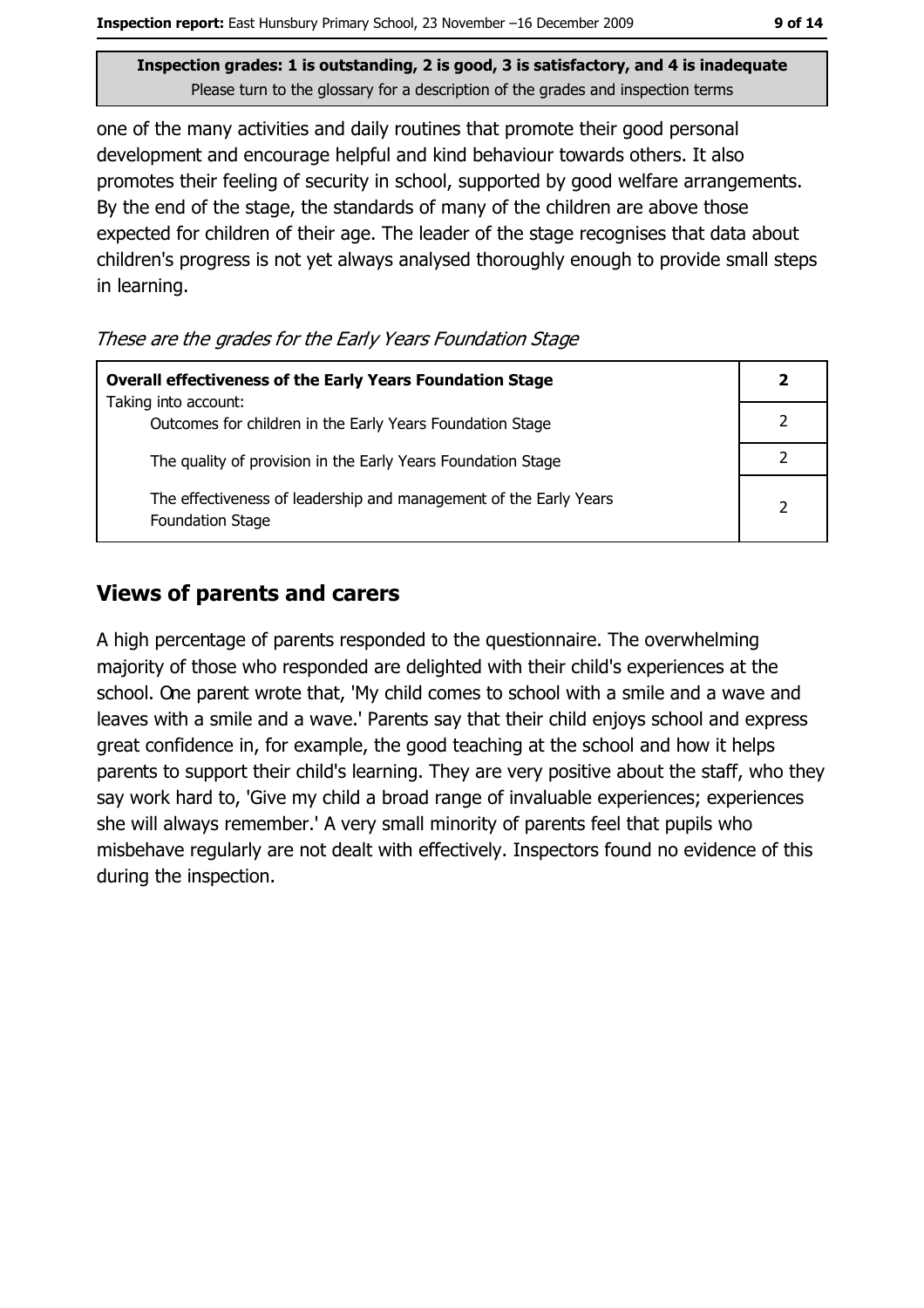#### Responses from parents and carers to Ofsted's questionnaire

Ofsted invited all the registered parents and carers of pupils registered at East Hunsbury Primary School to complete a questionnaire about their views of the school.

In the questionnaire, parents and carers were asked to record how strongly they agreed with 13 statements about the school. The inspection team received 150 completed questionnaires by the end of the on-site inspection. In total, there are 436 pupils registered at the school.

| <b>Statements</b>                                                                                                                                                                                                                                       | <b>Strongly</b><br><b>Agree</b> |               | <b>Agree</b> |               | <b>Disagree</b> |                | <b>Strongly</b><br>disagree |                  |
|---------------------------------------------------------------------------------------------------------------------------------------------------------------------------------------------------------------------------------------------------------|---------------------------------|---------------|--------------|---------------|-----------------|----------------|-----------------------------|------------------|
|                                                                                                                                                                                                                                                         | <b>Total</b>                    | $\frac{0}{0}$ | <b>Total</b> | $\frac{0}{0}$ | <b>Total</b>    | $\frac{0}{0}$  | <b>Total</b>                | $\frac{0}{0}$    |
| My child enjoys school                                                                                                                                                                                                                                  | 106                             | 70            | 43           | 28            | 1               | $\mathbf{1}$   | $\mathbf 0$                 | $\mathbf 0$      |
| The school keeps my child<br>safe                                                                                                                                                                                                                       | 93                              | 62            | 57           | 38            | $\mathbf{1}$    | $\mathbf{1}$   | 0                           | $\boldsymbol{0}$ |
| The school informs me<br>about my child's progress                                                                                                                                                                                                      | 85                              | 56            | 61           | 40            | 3               | $\overline{2}$ | 1                           | $\mathbf{1}$     |
| My child is making enough<br>progress at this school                                                                                                                                                                                                    | 88                              | 58            | 53           | 35            | 8               | 5              | 1                           | $\mathbf{1}$     |
| The teaching is good at this<br>school                                                                                                                                                                                                                  | 97                              | 64            | 49           | 32            | $\overline{2}$  | $\mathbf{1}$   | 0                           | 0                |
| The school helps me to<br>support my child's learning                                                                                                                                                                                                   | 92                              | 61            | 55           | 36            | $\overline{2}$  | $\mathbf{1}$   | 0                           | 0                |
| The school helps my child to<br>have a healthy lifestyle                                                                                                                                                                                                | 93                              | 62            | 55           | 36            | $\overline{2}$  | 1              | $\mathbf 0$                 | $\mathbf 0$      |
| The school makes sure that<br>my child is well prepared for<br>the future (for example<br>changing year group,<br>changing school, and for<br>children who are finishing<br>school, entering further or<br>higher education, or<br>entering employment) | 74                              | 49            | 63           | 42            | $\mathbf{1}$    | 1              | 0                           | 0                |
| The school meets my child's<br>particular needs                                                                                                                                                                                                         | 86                              | 57            | 58           | 38            | 3               | $\overline{2}$ | 1                           | $\mathbf{1}$     |
| The school deals effectively<br>with unacceptable behaviour                                                                                                                                                                                             | 70                              | 46            | 65           | 43            | $\overline{7}$  | 5              | 1                           | $\mathbf{1}$     |
| The school takes account of<br>my suggestions and<br>concerns                                                                                                                                                                                           | 71                              | 47            | 66           | 44            | $\overline{7}$  | 5              | $\mathbf{1}$                | $\mathbf{1}$     |
| The school is led and<br>managed effectively                                                                                                                                                                                                            | 84                              | 56            | 61           | 40            | 3               | $\overline{2}$ | $\mathbf{1}$                | $\mathbf{1}$     |
| Overall, I am happy with my<br>child's experience at this<br>school                                                                                                                                                                                     | 99                              | 49            | 99           | 49            | $\overline{2}$  | $\mathbf{1}$   | 0                           | $\boldsymbol{0}$ |

The table above summarises the responses that parents and carers made to each statement. The percentages indicate the proportion of parents and carers giving that response out of the total number of completed questionnaires. Where one or more parents and carers chose not to answer a particular question, the percentages will not add up to 100%.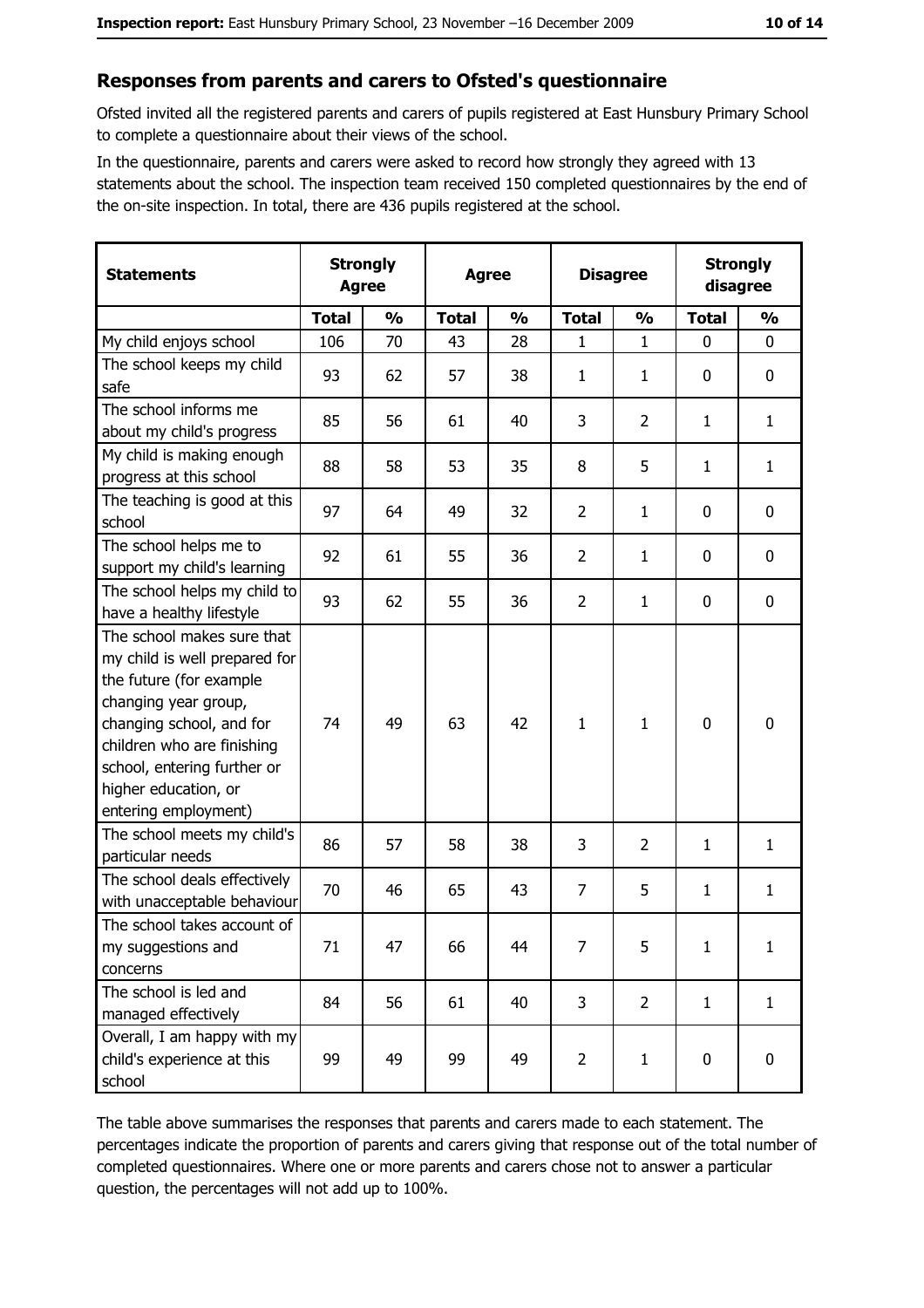# Glossary

| <b>Grade</b> | <b>Judgement</b> | <b>Description</b>                                                                                                                                                                                                               |
|--------------|------------------|----------------------------------------------------------------------------------------------------------------------------------------------------------------------------------------------------------------------------------|
| Grade 1      | Outstanding      | These features are highly effective. An oustanding<br>school provides exceptionally well for its pupils' needs.                                                                                                                  |
| Grade 2      | Good             | These are very positive features of a school. A school<br>that is good is serving its pupils well.                                                                                                                               |
| Grade 3      | Satisfactory     | These features are of reasonable quality. A satisfactory<br>school is providing adequately for its pupils.                                                                                                                       |
| Grade 4      | Inadequate       | These features are not of an acceptable standard. An<br>inadequate school needs to make significant<br>improvement in order to meet the needs of its pupils.<br>Ofsted inspectors will make further visits until it<br>improves. |

## What inspection judgements mean

## Overall effectiveness of schools inspected between September 2007 and July 2008

|                       | Overall effectiveness judgement (percentage of<br>schools) |      |                     |                   |
|-----------------------|------------------------------------------------------------|------|---------------------|-------------------|
| <b>Type of school</b> | Outstanding                                                | Good | <b>Satisfactory</b> | <b>Inadequate</b> |
| Nursery schools       | 39                                                         | 58   | 3                   | 0                 |
| Primary schools       | 13                                                         | 50   | 33                  | 4                 |
| Secondary schools     | 17                                                         | 40   | 34                  | 9                 |
| Sixth forms           | 18                                                         | 43   | 37                  | $\overline{2}$    |
| Special schools       | 26                                                         | 54   | 18                  | $\overline{2}$    |
| Pupil referral units  | 7                                                          | 55   | 30                  | 7                 |
| All schools           | 15                                                         | 49   | 32                  | 5                 |

New school inspection arrangements were introduced on 1 September 2009. This means that inspectors now make some additional judgements that were not made previously.

The data in the table above were reported in The Annual Report of Her Majesty's Chief Inspector of Education, Children's Services and Skills 2007/08.

Percentages are rounded and do not always add exactly to 100. Secondary school figures include those that have sixth forms, and sixth form figures include only the data specifically for sixth form inspection judgements.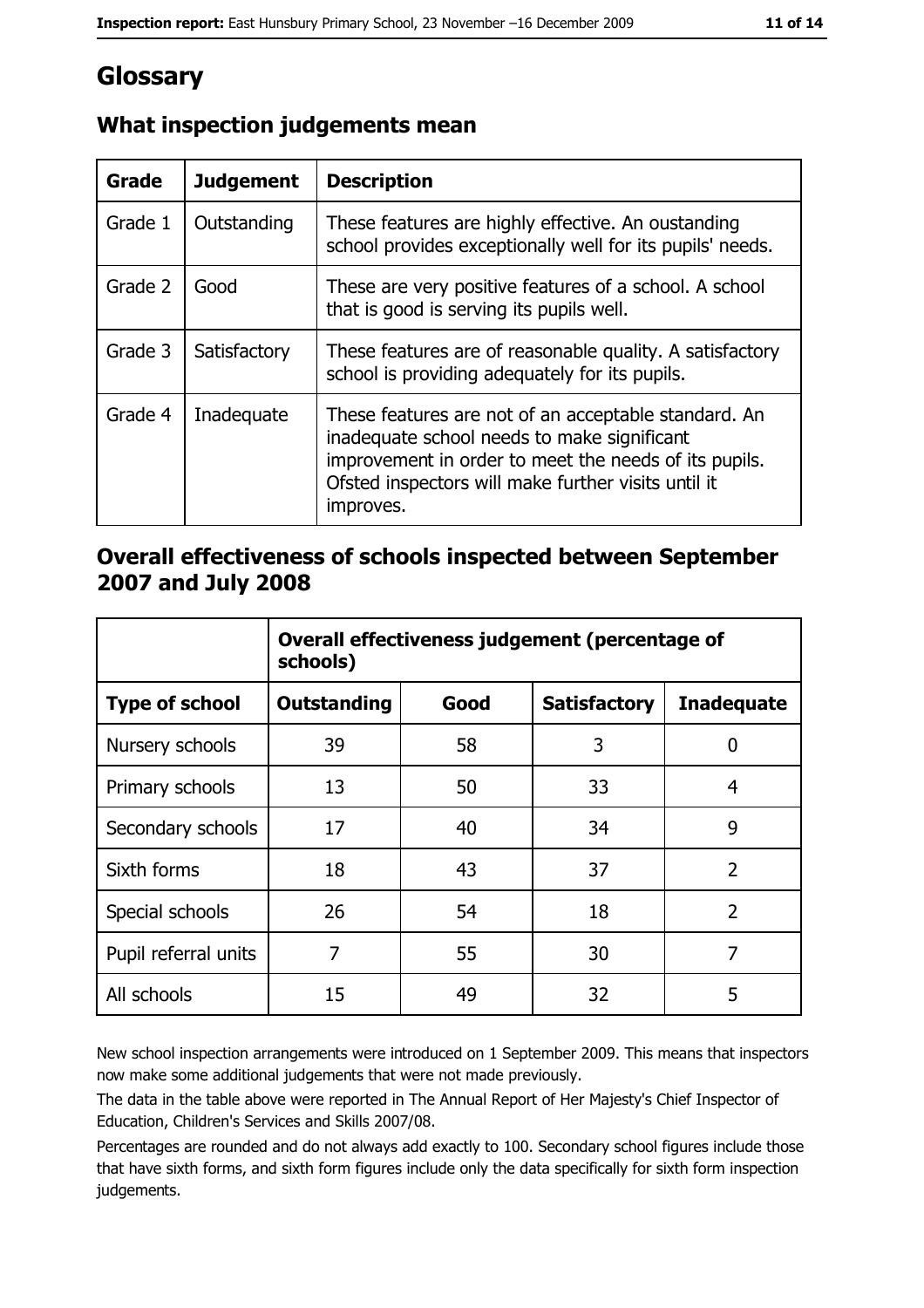# **Common terminology used by inspectors**

| Achievement:                  | the progress and success of a pupil in<br>their learning, development or training.                                                                                                                                                                                                                           |
|-------------------------------|--------------------------------------------------------------------------------------------------------------------------------------------------------------------------------------------------------------------------------------------------------------------------------------------------------------|
| Attainment:                   | the standard of the pupils' work shown by<br>test and examination results and in<br>lessons.                                                                                                                                                                                                                 |
| Capacity to improve:          | the proven ability of the school to<br>continue improving. Inspectors base this<br>judgement on what the school has<br>accomplished so far and on the quality of<br>its systems to maintain improvement.                                                                                                     |
| Leadership and management:    | the contribution of all the staff with<br>responsibilities, not just the headteacher,<br>to identifying priorities, directing and<br>motivating staff and running the school.                                                                                                                                |
| Learning:                     | how well pupils acquire knowledge,<br>develop their understanding, learn and<br>practise skills and are developing their<br>competence as learners.                                                                                                                                                          |
| <b>Overall effectiveness:</b> | inspectors form a judgement on a school's<br>overall effectiveness based on the findings<br>from their inspection of the school. The<br>following judgements, in particular,<br>influence what the overall effectiveness<br>judgement will be.                                                               |
|                               | The school's capacity for sustained<br>improvement.<br>Outcomes for individuals and groups<br>of pupils.<br>The quality of teaching.<br>The extent to which the curriculum<br>meets pupil's needs, including where<br>relevant, through partnerships.<br>The effectiveness of care, guidance<br>and support. |
| Progress:                     | the rate at which pupils are learning in<br>lessons and over longer periods of time. It<br>is often measured by comparing the<br>pupils' attainment at the end of a key<br>stage with their attainment when they<br>started.                                                                                 |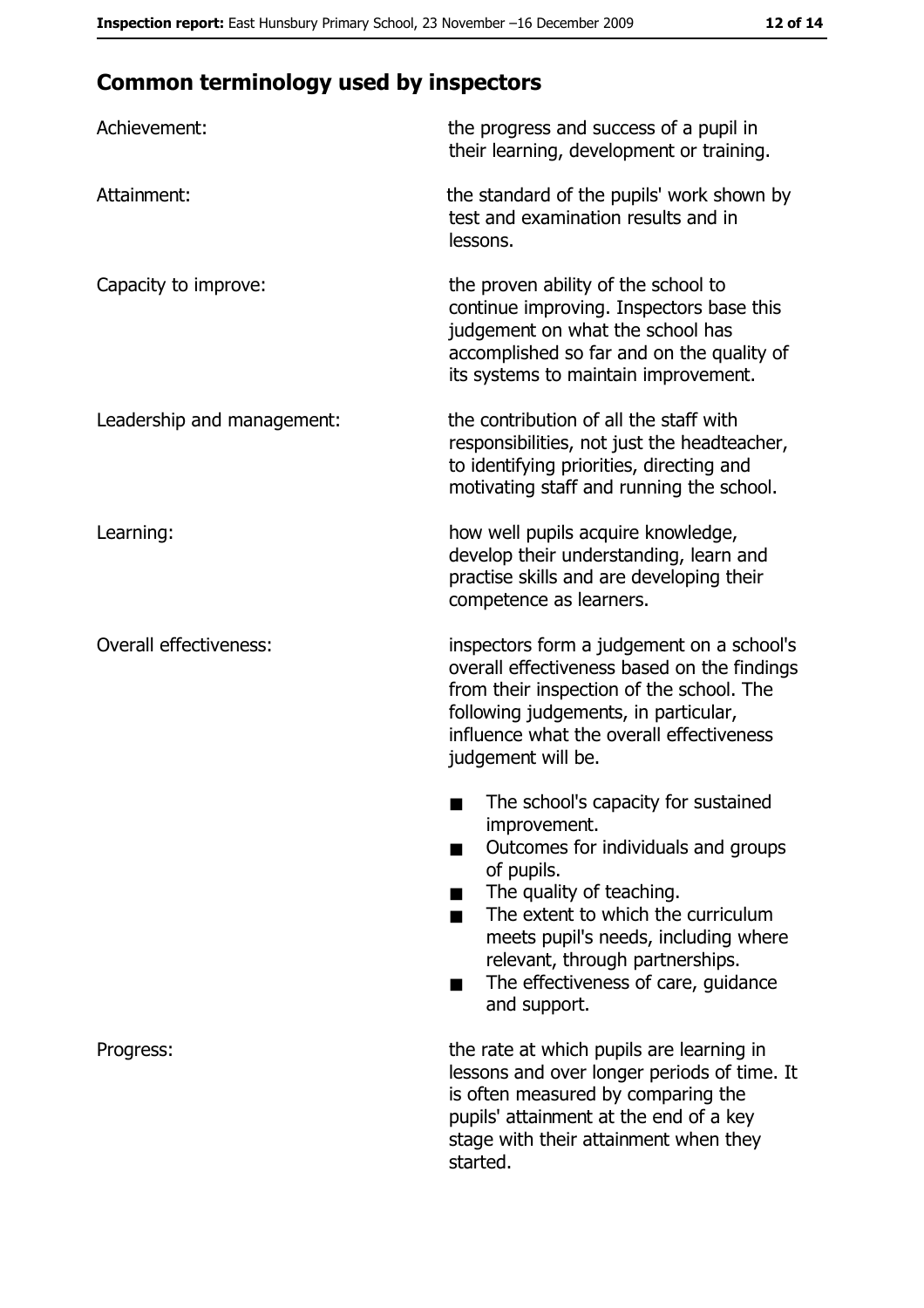This letter is provided for the school, parents and carers to share with their children. It describes Ofsted's main findings from the inspection of their school.



#### 25 November 2009

#### **Dear Pupils**

Inspection of East Hunsbury Primary School, Northampton, NN4 0QW

On behalf of the inspection team, I am writing to thank you for making us feel so welcome when we inspected your school a few weeks ago. There were so many things that we enjoyed seeing. In particular, we were delighted to be able to find out so much from you about your school and why you like being there. From the Early Years Foundation Stage, you are all cared for and provided for equally well. You feel very safe. Your teachers are especially good at organising lessons to help you to learn and this is one example of the excellent curriculum. The Year 2 music lesson that I saw was very exciting and resulted in some great sounds!

We have judged that your school is a good school. You make good progress in your learning because teaching is good. Your parents are very happy with your school. It looks after you very well from the time that you start there and provides lots of interesting and often fun ways to learn. We were also pleased to find out about the many ways that the school equips you with skills that you will need through your life. You are learning to work well in teams and to take responsibility.

Your headteacher leads your school very well and the staff work hard to help you to make good progress. There are ways in which your school can help you to make guicker progress. Marking of your work should regularly tell you what you have learnt and what you need to do to make more progress. We are pleased that you all have targets but they are not being used enough in lessons to help you to focus on how to move forward in your learning. The governors work very hard for you and have good ways of checking a lot of things that the school does. We have asked them to find out more for themselves about the quality of teaching and learning in the school so that they have a full picture of how well things are going.

I do hope that you will help the staff to make these improvements and I wish you all the best for the future.

Yours sincerely

Lynne Blakelock

Lead inspector